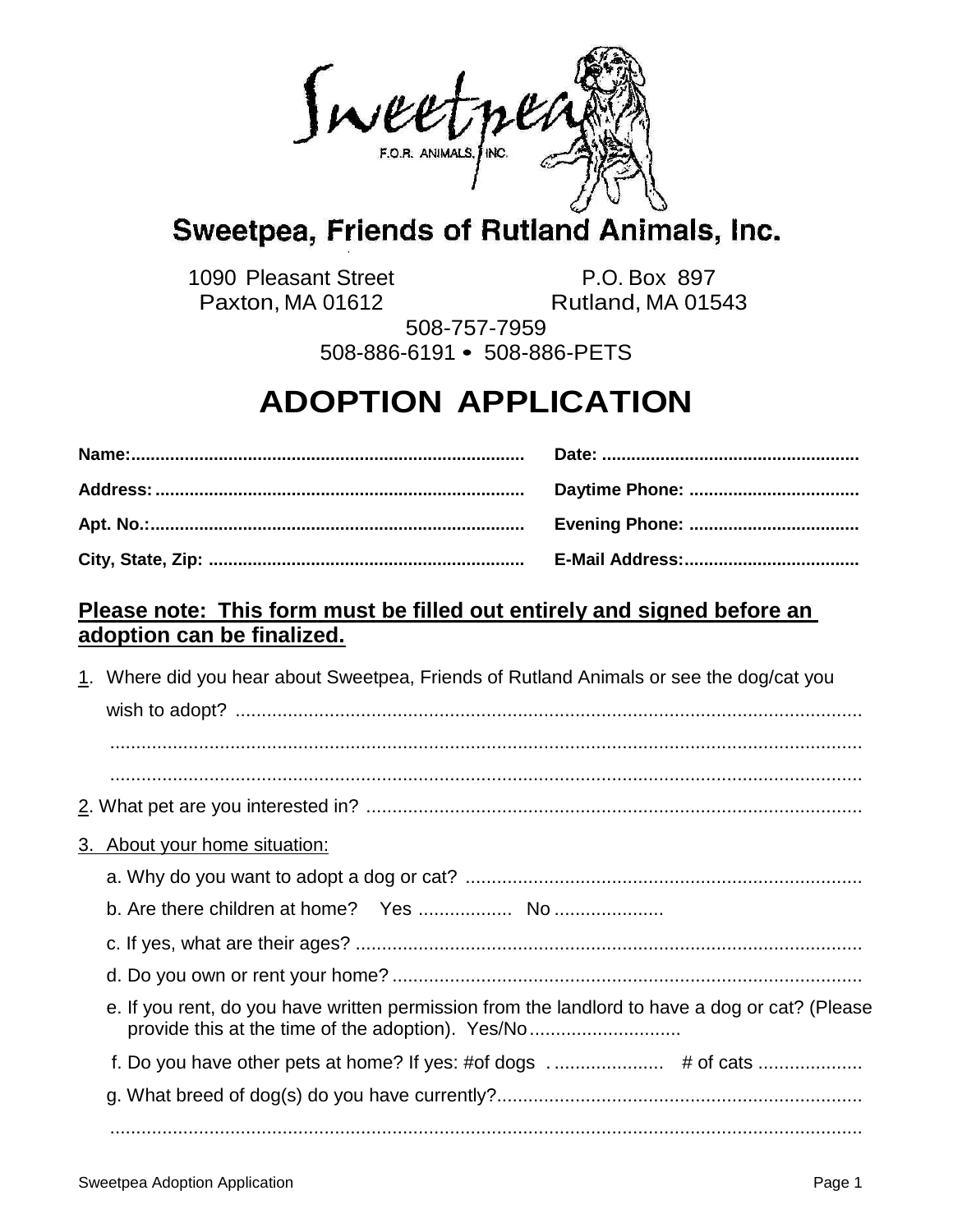- 4. Do you have a veterinarian now?
	- **NAME** .......................
	- TOWN ...............................................................................................................................

*Note: We require a non-refundable adoption. fee of \$300.00 for puppies and dogs, and \$200.00 for cats and kittens to help defray the cost of their care. There is also a \$30.00 refundable spay/neuter fee required for any animal that has not already been spayed or neutered. In addition, owning a dog or cat will require other expenses. Sweetpea, at their discretion, may offer reduced fees for-senior, special needs or second pet adoptions.*

## **Terms of Adoption**

My signature below indicates that I am at least 18 years of age and intend to be the legal owner and the person responsible for the care and well-being of any animal I adopt from Sweetpea, Friends of Rutland Animals Inc. By signing this application, I give representatives of Sweetpea, Friends of Rutland Animals permission to contact my veterinarian, landlord or other rescue groups or humane societies for information to aid in the evaluation of whether the pet is appropriate for me. I understand that any misrepresentation of the true facts in this application will invalidate the adoption agreement and give Sweetpea, Friends of Rutland Animals the right to reclaim the animal without refund of the adoption fee. Proof of home ownership or a letter from a landlord is required with this application.

Medical: I understand that the dog or cat has been given certain basic inoculations and other medical treatment for problems that Sweetpea, Friends of Rutland Animals is aware of and can treat before adoption. The dog or cat that I am adopting is accepted by me "as is". Sweetpea will disclose to the adopter any known medical issues. I agree to provide yearly checkups, shots, and heartworm prevention. I understand that Sweetpea, Friends of Rutland Animals makes no representations or warranties regarding the current or future medical condition of the dog or cat, and is not responsible or additional medical care for the dog or cat. While most dogs and cats are provided spayed or neutered, if I have adopted a dog or cat that has not been spayed or neutered, I agree to have the dog or cat spayed or neutered within sixty (60) days and send a copy of the certificate to Sweetpea, Friends of Rutland Animals, P.O. Box 897, Rutland, MA 01543. Any dog or cat six months or older at the time of ·adoption must be spayed or neutered within sixty (60} days. Any dog or cat under six months of age at the time of adoption must be spayed or neutered within sixty (60) days after reaching six months of age. A refundable fee of \$30.00 will be taken at the time of adoption and returned when proof of spaying or neutering has been done. Any fee unclaimed will be put into a fund for the following purposes.

- (1) Educate the public about overpopulation of dogs and cats
- (2) A program to spay or neuter dogs or cats
- (3) A follow-up program to assure that animals adopted by the shelter are spayed or neutered.
- Temperament: I understand that the dog or cat has not been evaluated in a home setting and that Sweetpea, Friends of Rutland Animals makes no representations or warranties regarding the dog's or cat's behavior with adults, children or other animals, or provides guarantees as to the dog's or cat's characteristics, personality or training. I understand and agree that Sweetpea, Friends of Rutland Animals is not responsible for any injuries or property damage resulting from the possession or ownership of this dog or cat.